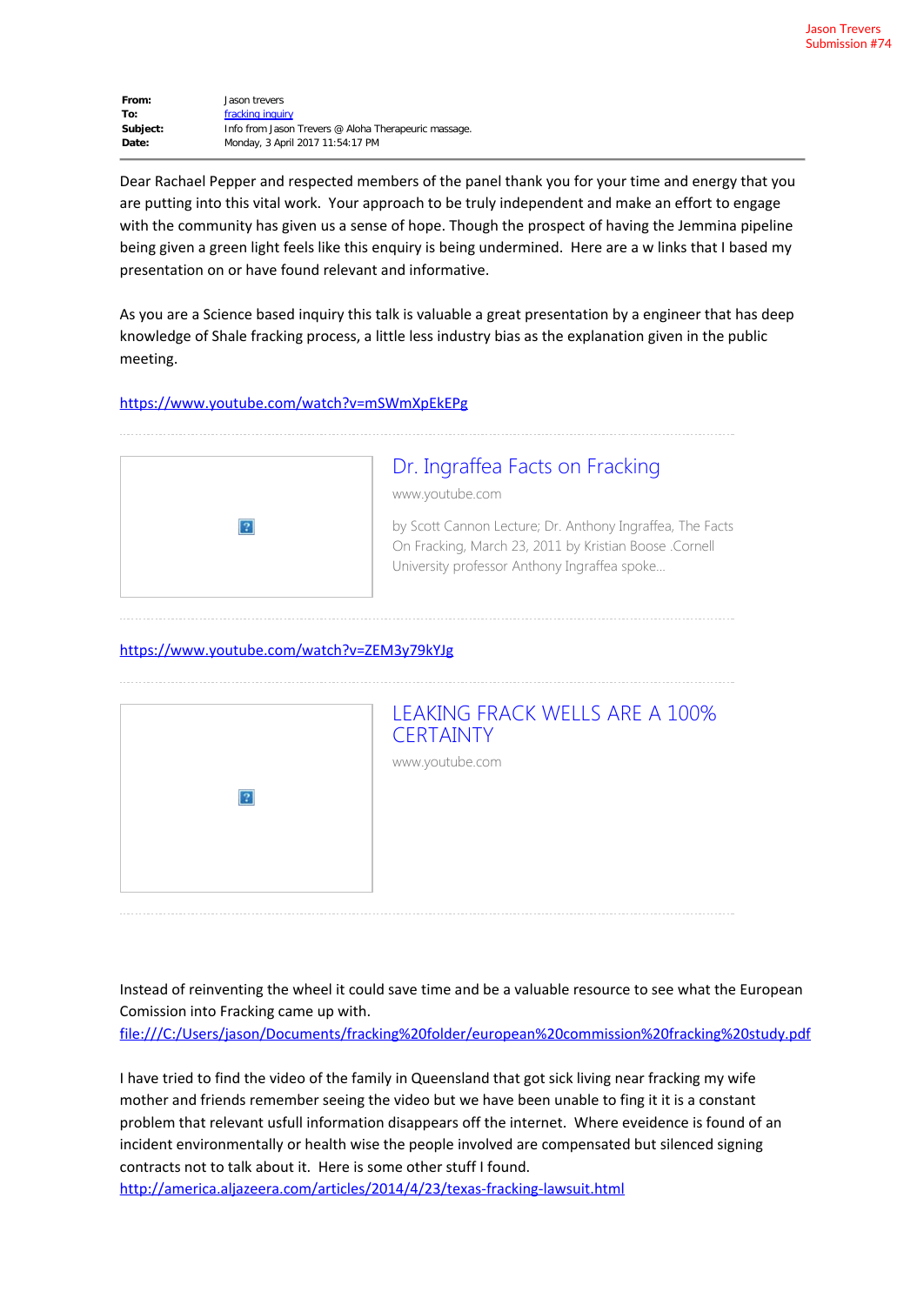### <https://www.youtube.com/watch?v=ZowX4KWKVf0>

### A very well put together

<https://www.youtube.com/watch?v=XrE7LzZCn1E>



## [Fractured Country - An](https://www.youtube.com/watch?v=XrE7LzZCn1E) [Unconventional Invasion](https://www.youtube.com/watch?v=XrE7LzZCn1E)

www.youtube.com

Fractured Country: an Unconventional Invasion' is a new film from Lock the Gate Alliance (Australia) about the risks to communities from invasive gasfields. This is ...



## [Children Sick - Effects of Coal Seam](https://www.youtube.com/watch?v=ZowX4KWKVf0) [Gas - Tara Queensland](https://www.youtube.com/watch?v=ZowX4KWKVf0)

www.youtube.com

...

An interview with a very sick family living in Wieanbilla, Queensland - 1.1km from a Coal Seam Gas well. Symptoms Include: - Constant Severe Headaches - Severe



### [Texas jury awards \\$3M to family for](http://america.aljazeera.com/articles/2014/4/23/texas-fracking-lawsuit.html) [illnesses related to ...](http://america.aljazeera.com/articles/2014/4/23/texas-fracking-lawsuit.html)

america.aljazeera.com

A Texas jury has awarded nearly \$3 million to a family for illnesses they suffered from exposure to contaminated groundwater, solid toxic waste and airborne chemicals ...

#### Diesel used in Fracking illegally

<https://www.propublica.org/article/drillers-illegally-using-diesel-fuel-to-frack>

 $\overline{?}$